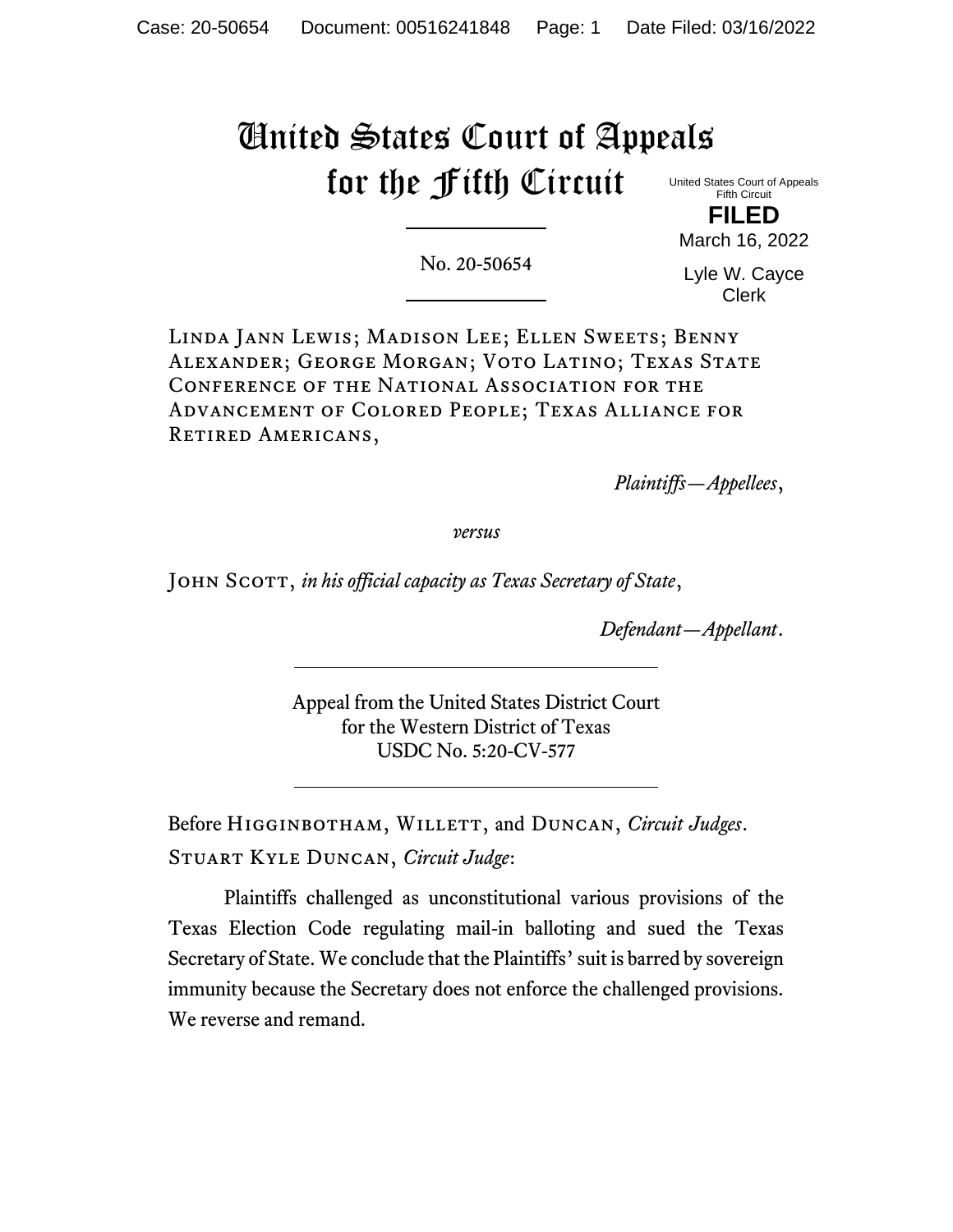## I.

In May 2020, Plaintiffs<sup>1</sup> filed suit challenging four provisions of the Texas Election Code that regulate voting by mail in Texas. First, they challenged section 86.002 on the grounds that it requires voters to pay for postage to mail a ballot. See TEX. ELEC. CODE § 86.002.<sup>2</sup> Second, they challenged section 86.007, which requires mailed ballots be postmarked by 7:00 p.m. on election day and received by 5:00 p.m. on the day after election day. *See id.* § 86.007(a). Third, they challenged section 87.027, which requires a committee to verify that the voter's signature on the carrier envelope matches examples of the voter's signature on file with the county clerk or voter registrar. *See id.* § 87.027(i). Fourth, they challenged section 86.006, which criminalizes knowingly possessing another person's mail-in ballot or carrier envelope except in specified circumstances. *See id.* § 86.006(f). Plaintiffs claimed these provisions, especially in the context of the Covid-19 pandemic, unlawfully burdened the right to vote in violation of the First, Fourteenth, and Twenty-Fourth Amendments. They sought a declaratory judgment, as well as permanent and preliminary injunctive relief. The named defendant was the Secretary of State ("the Secretary"), in her official capacity.<sup>3</sup>

The Secretary moved to dismiss based on, *inter alia*, sovereign immunity, arguing she lacked the necessary connection to enforcing the challenged provisions under *Ex parte Young*, 209 U.S. 123 (1908). The district court denied the motion. It found the requisite connection in two provisions of the Texas Election Code: (1) the Secretary's duty in section 31.003 to

<sup>&</sup>lt;sup>1</sup> Plaintiffs are five individuals—Linda Jann Lewis, Madison Lee, Ellen Sweets, Benny Alexander, and George "Eddie" Morgan—and three organizations—Voto Latino, the Texas State Conference of the NAACP, and the Texas Alliance for Retired Americans.

<sup>&</sup>lt;sup>2</sup> All references to statutory sections in this opinion are to the Texas Election Code as effective at the time of the district court's order.

<sup>&</sup>lt;sup>3</sup> Ruth Hughs, the Secretary when suit was filed, has been replaced by John Scott.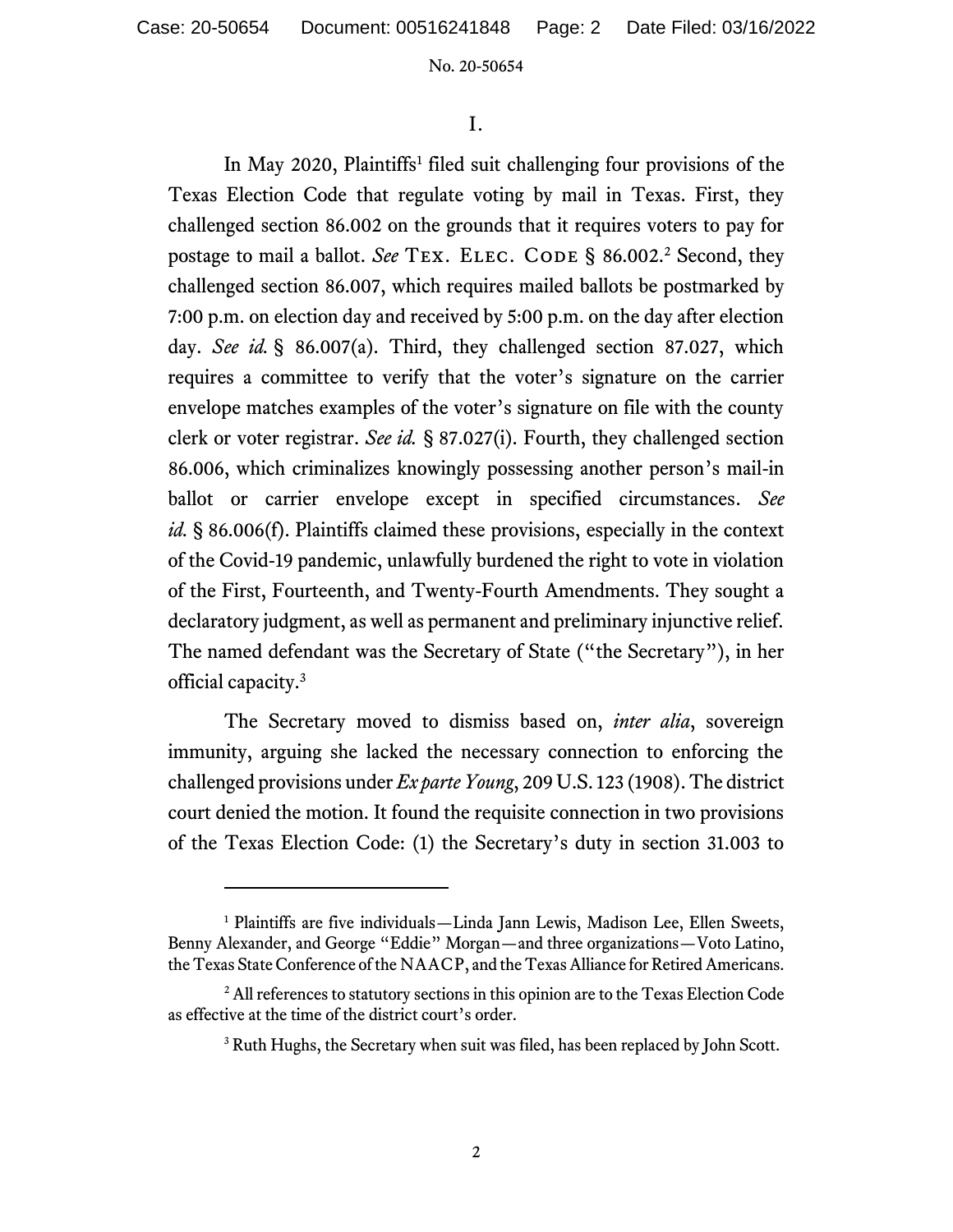"obtain and maintain uniformity in the application, operation, and interpretation of [this code] and of the election laws outside [this code]"; and (2) the Secretary's authority in section 31.005 to "take appropriate action to protect voting rights from abuse by the authorities administering the state's electoral processes." *Lewis v. Hughs*, 475 F. Supp. 3d 597, 610 (W.D. Tex. 2020) (cleaned up); *see* Tex. Elec. Code §§ 31.003; 31.005(a)–(b).

The Secretary immediately appealed the denial of sovereign immunity under the collateral order doctrine. *See Haverkamp v. Linthicum*, 6 F.4th 662, 669 (5th Cir. 2021) (per curiam) (citing *P.R. Aqueduct and Sewer Auth. v. Metcalf & Eddy, Inc.*, 506 U.S. 139, 141 (1993)). A panel of this court initially granted Plaintiffs' motion to summarily affirm, based on its view that "no substantial question exists . . . with respect to whether the Texas Secretary of State bears a sufficient connection to the enforcement of the Texas Election Code's vote-by-mail provisions to satisfy *Ex parte Young*'s 'some connection' requirement." *Lewis v. Hughs*, No. 20-50654, 2020 WL 5511881 (5th Cir. Sept. 4, 2020) (per curiam) (citing *Young*, 209 U.S. at 157; *Tex. Democratic Party v. Abbott*, 961 F.3d 389 (5th Cir. 2020) (per curiam)). After the Secretary moved for rehearing en banc, the panel (over a dissent) withdrew its order, denied Plaintiffs' motions to summarily affirm or to dismiss the appeal as frivolous, and routed the appeal to a merits panel. *See Lewis v. Hughs*, No. 20-50654, 2020 WL 6066178 (5th Cir. Oct. 2, 2020). The court later denied the Secretary's en banc petition.

# II.

"We review the district court's jurisdictional determination of sovereign immunity *de novo*." *City of Austin v. Paxton*, 943 F.3d 993, 997 (5th Cir. 2019), *cert. denied* --- U.S. ---, 141 S. Ct. 1047 (2021).

# III.

As an exception to the general rule of state sovereign immunity, *Ex parte Young* permits plaintiffs to sue a state officer in his official capacity for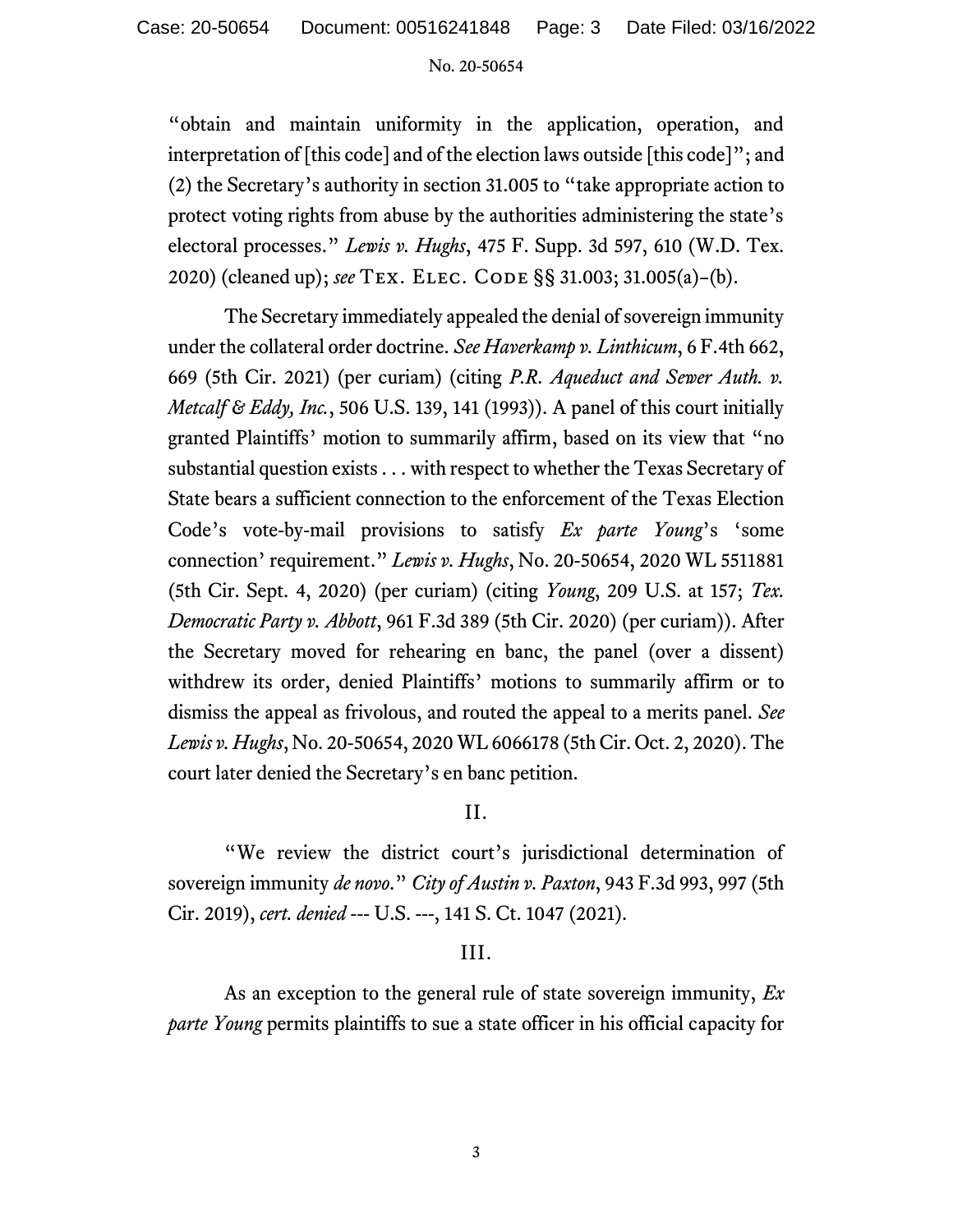an injunction to stop ongoing violations of federal law. 209 U.S. at 155–56; *see also Whole Woman's Health v. Jackson*, 142 S. Ct. 522, 532 (2021). The officer sued must have "some connection with the enforcement of the [challenged] act." *Young*, 209 U.S. at 157. Although our circuit has struggled to define this "connection" requirement,<sup>4</sup> this principle is settled: "Where a state actor or agency is statutorily tasked with enforcing the challenged law and a different official is the named defendant, our *Young* analysis ends." *City of Austin*, 943 F.3d at 998 (citing *Morris v. Livingston*, 739 F.3d 740, 742 (5th Cir. 2014)); *see also Tex. Democratic Party v. Hughs*, 997 F.3d 288, 291 (5th Cir. 2021); *Mi Familia Vota v. Abbott*, 977 F.3d 461, 467–68 (5th Cir. 2020). Applying that principle, we conclude that the Secretary is not the proper defendant here.

First, Plaintiffs challenge what they call the "requirement" in section 86.002 that voters pay postage to mail early ballots.<sup>5</sup> But the statute specifies that "*[t]he early voting clerk* shall provide an official ballot envelope and carrier envelope with each ballot provided to a voter." *Id.* § 86.002(a) (emphasis added). And, if "the clerk" determines these materials will weigh more than one ounce, "the clerk shall include . . . a notice of the amount of first class postage that will be required for the return by mail of the carrier envelope and enclosed materials." *Id.* § 86.002(e). The only role the Secretary plays in this process is to "prescribe instructions to be printed on the balloting materials for the execution and return of a statement of residence." *Id.* § 86.002(d). That duty has nothing to do with enforcing any postage requirement on early ballots.

<sup>4</sup> We discuss some of these struggles in another decision issued today. *See Tex. All. for Retired Ams. v. Scott*, No. 20-40643, --- F.4th ---, slip op. at 4–5 (5th Cir. March 16, 2022).

<sup>&</sup>lt;sup>5</sup> This a generous reading of Plaintiffs' claim. In reality, it is the United States Postal Service, not any Texas law or official, that "requires" paying postage to mail early ballots or anything else. *See* 39 U.S.C. § 404.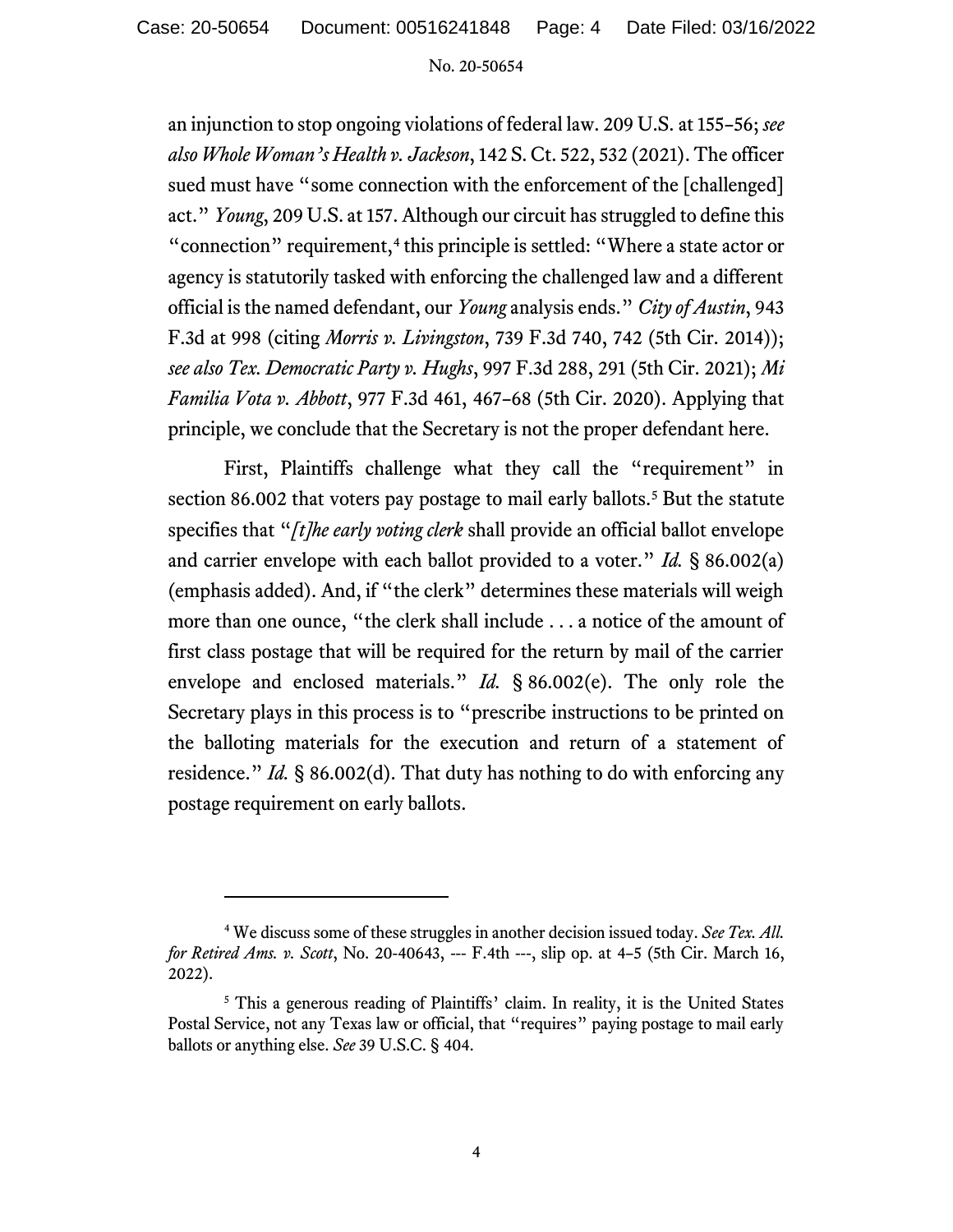The same reasoning applies to the other provisions targeted by Plaintiffs. It is "[t]he early voting clerk," not the Secretary, who assesses whether mailed ballots are timely under the postmark-and-receipt requirements. *Id*. § 86.011(a).<sup>6</sup> It is local election officials, not the Secretary, who verify voters' signatures and notify voters of a mismatch. *See id.* § 87.041(a) (providing "early voting ballot board" shall open and assess early voting ballots).<sup>7</sup> And it is local prosecutors, not the Secretary, who are specifically charged with enforcement of the criminal prohibition on possessing a voter's mail-in ballot. *See id.* § 86.006(i) (establishing standards for "the prosecution of an offense under Subsection (f)" by "the prosecuting attorney"). So, the statutes themselves refute any notion that the Secretary enforces them. *City of Austin*, 943 F.3d at 998.<sup>8</sup>

Finally, Plaintiffs rely on the Secretary's "general duties" in enforcing election laws—such as his role as "chief election officer," Tex. ELEC. CODE § 31.001, his duty to "obtain and maintain uniformity" in the laws' application, *id.* § 31.003, his duty to "assist and advise" election officials, *id.* § 31.004, and his authority to "take appropriate action to protect" voting rights, *id.* § 31.005. None of these creates the relevant connection between the Secretary and any of the challenged provisions. The Secretary's general duties "fail to make [him] the enforcer of specific election code provisions." *See Tex. All. for Retired Ams. v. Scott*, No. 20-

<sup>&</sup>lt;sup>6</sup> See also id. § 86.011(c) (noting "the clerk['s]" duty to log and preserve untimely ballots); *id.* § 86.007(b) (providing presumption for time of early ballot arrival "[i]f the early voting clerk cannot determine whether a ballot arrived before the deadline").

<sup>7</sup> *See also id.* § 87.0431(a) (specifying process for "the presiding judge of the early voting ballot board" to notify voters of rejection of ballots); *id.* § 87.027 (providing duties of "[t]he early voting clerk" to appoint a "signature verification committee").

<sup>&</sup>lt;sup>8</sup> Plaintiffs suggest the Secretary has demonstrated a "willingness to enforce" the receipt deadline by advising county officials of two recent changes to the deadlines for domestic and overseas ballots. Even assuming "willingness to enforce" is a distinct *Ex parte Young* requirement, *see City of Austin*, 943 F.3d at 1000, the actions cited by Plaintiffs fail to show enforcement of any of the *challenged* provisions.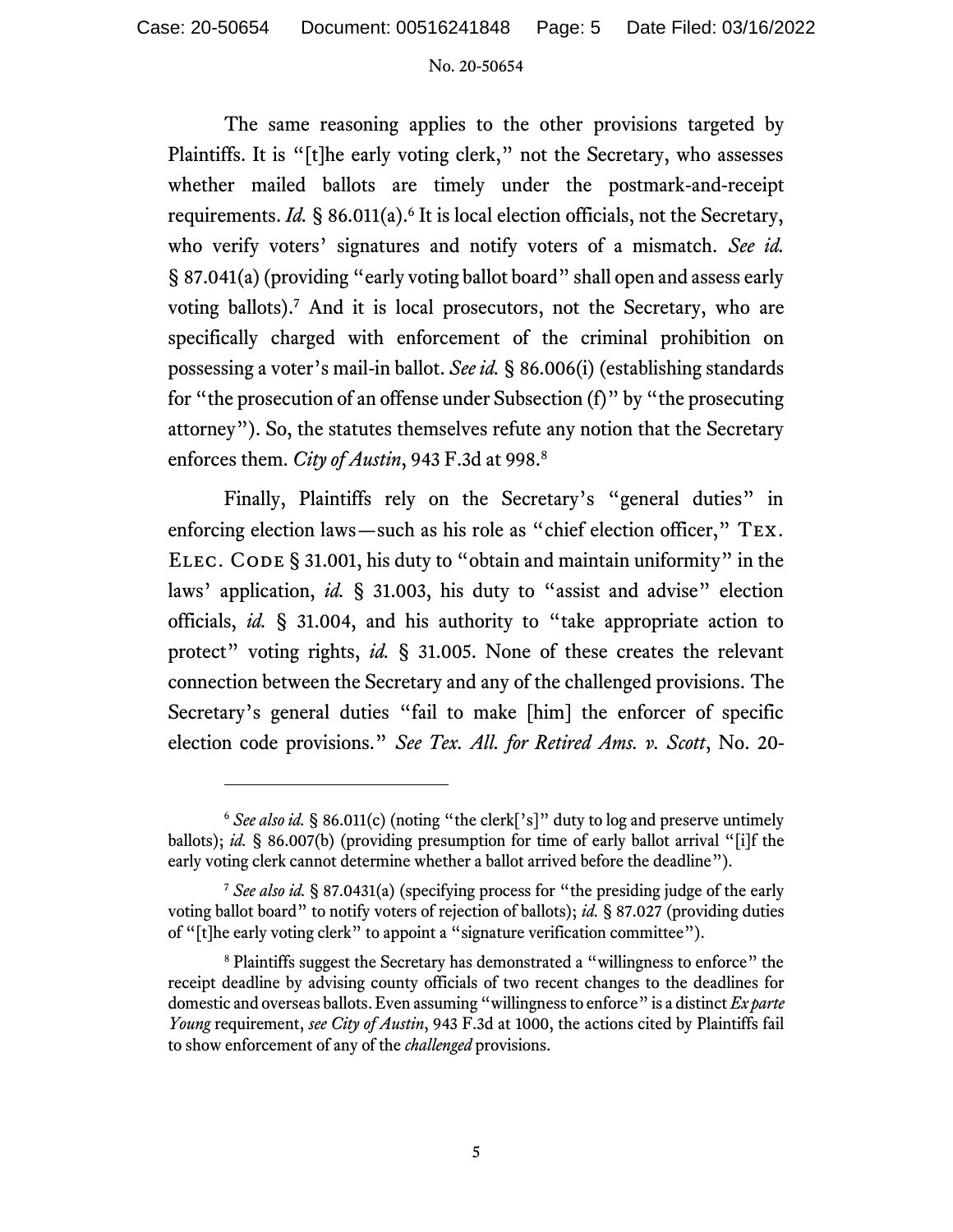40643, --- F.4th ---, slip op. at 8 (5th Cir. March 16, 2022) (citing Tex. ELEC. CODE  $\S$ § 31.003–.005).<sup>9</sup> More is needed—namely, a showing of the Secretary's "connection to the enforcement of the particular statutory provision that is the subject of the litigation." *Tex. Democratic Party v. Abbott* (*TDP*), 978 F.3d 168, 179 (5th Cir. 2020); *see also City of Austin*, 943 F.3d at 999–1000 (distinguishing "general duty" to implement state law from "particular duty to enforce the statute in question" (quoting *Morris*, 739 F.3d at 746)). "Th[at] is especially true here because the Texas Election Code delineates between the authority of the Secretary of State and local officials." *TDP*, 978 F.3d at 179. The district court erred by basing its *Young* reasoning on these general duties. 10

In sum, the district court erred in finding the Secretary was a proper defendant under *Ex parte Young*.

# IV.

We REVERSE the district court's judgment and REMAND with instructions to dismiss Plaintiffs' claims.

<sup>9</sup> *See also Bullock v. Calvert*, 480 S.W.2d 367, 371–72 (Tex. 1972) (Reavley, J.) (rejecting argument that Secretary's role as "chief election officer" or his duty to "maintain uniformity" in application of election laws is "a delegation of authority to care for any breakdown in the election process"); *In re Hotze*, 627 S.W.3d 642, 649 (Tex. 2020) (Blacklock, J., concurring) (same).

<sup>&</sup>lt;sup>10</sup> For those reasons, we must respectfully disagree with our esteemed colleague's erudite dissenting opinion. *See post*, at 2.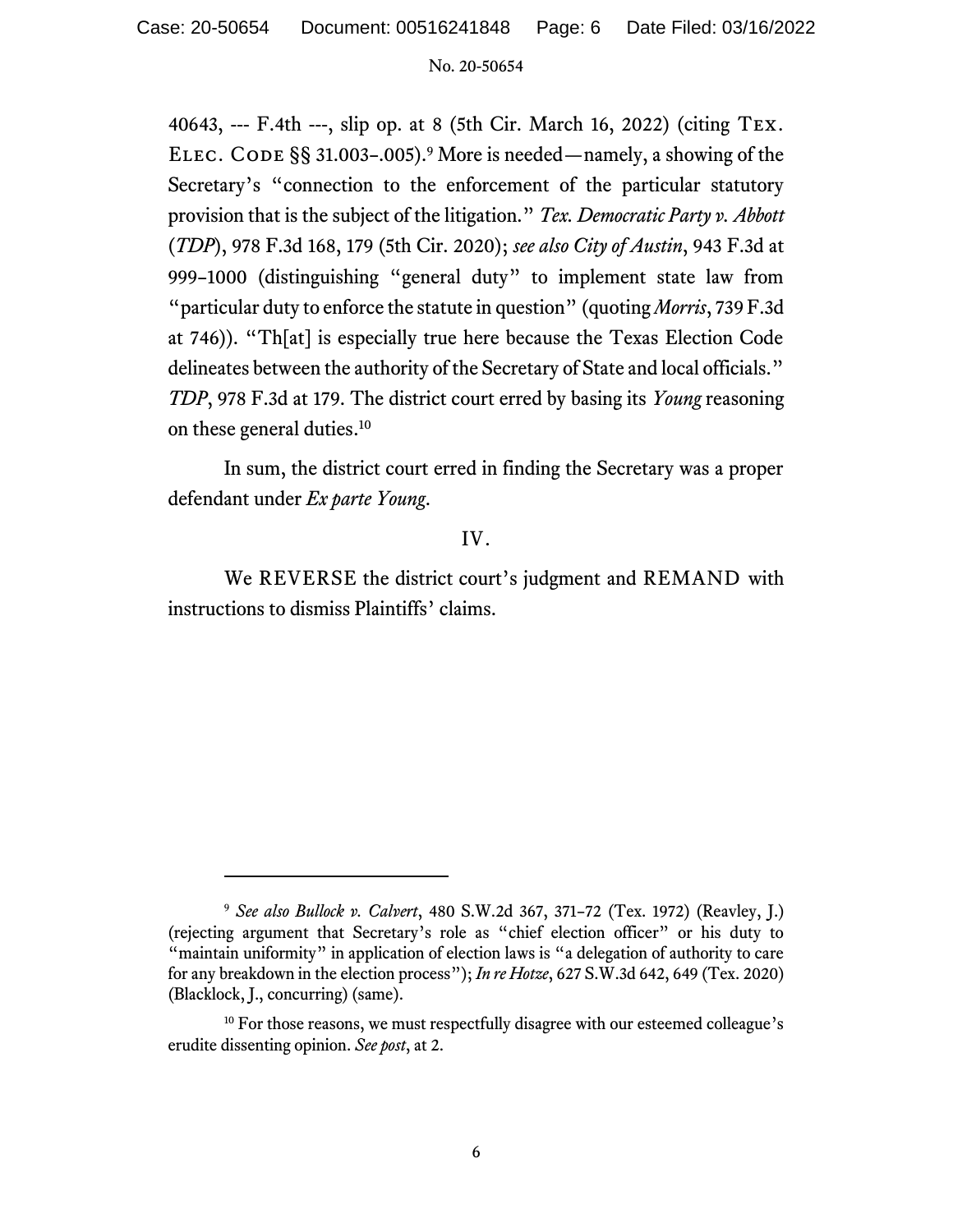PATRICK E. HIGGINBOTHAM, *Circuit Judge*, dissenting:

I must dissent with this case as well as its companion cases.<sup>1</sup> None present an issue of sovereign immunity, as the Eleventh Amendment does not bar these claims under the Fourteenth Amendment. Our issue is rather the antecedent question of Article III standing, turning on injury and redressability.

#### **I.**

I write to remind failing memories of the signal role of *Ex parte Young* in directly policing the path of cases and controversies to the Supreme Court from our state and federal courts and warn against its further diminution.<sup>2</sup> As I explained over twenty years ago in *Okpalobi v. Foster*, "*Ex parte Young* poses no threat to the Eleventh Amendment or to the fundamental tenets of federalism. To the contrary, it is a powerful implementation of federalism necessary to the Supremacy Clause, a stellar companion to *Marbury* and *Martin v. Hunter's Lessee*."<sup>3</sup> Just as then, "the destination of the majority's trek today is inevitably a narrowing of the doctrine of *Ex parte Young* . . . I decline passage on that voyage. I decline because I am persuaded that familiar principles of standing are better suited to answer these questions with less risk to the vital role of *Ex parte Young*."<sup>4</sup>

<sup>1</sup> *Tex. Alliance for Retired Americans v. Scott*, No. 20-40643, --- F.4th ---, (5th Cir. March 16, 2022); *Richardson v. Scott*, No. 20-50774, --- F. 4th ---, (5th Cir. March 16, 2022).

<sup>&</sup>lt;sup>2</sup> 209 U.S. 123 (1908).

<sup>3</sup> *Okpalobi v. Foster*, 244 F.3d 405, 432 (5th Cir. 2001) (Higginbotham, J. *concurring*).

 $4$  Id.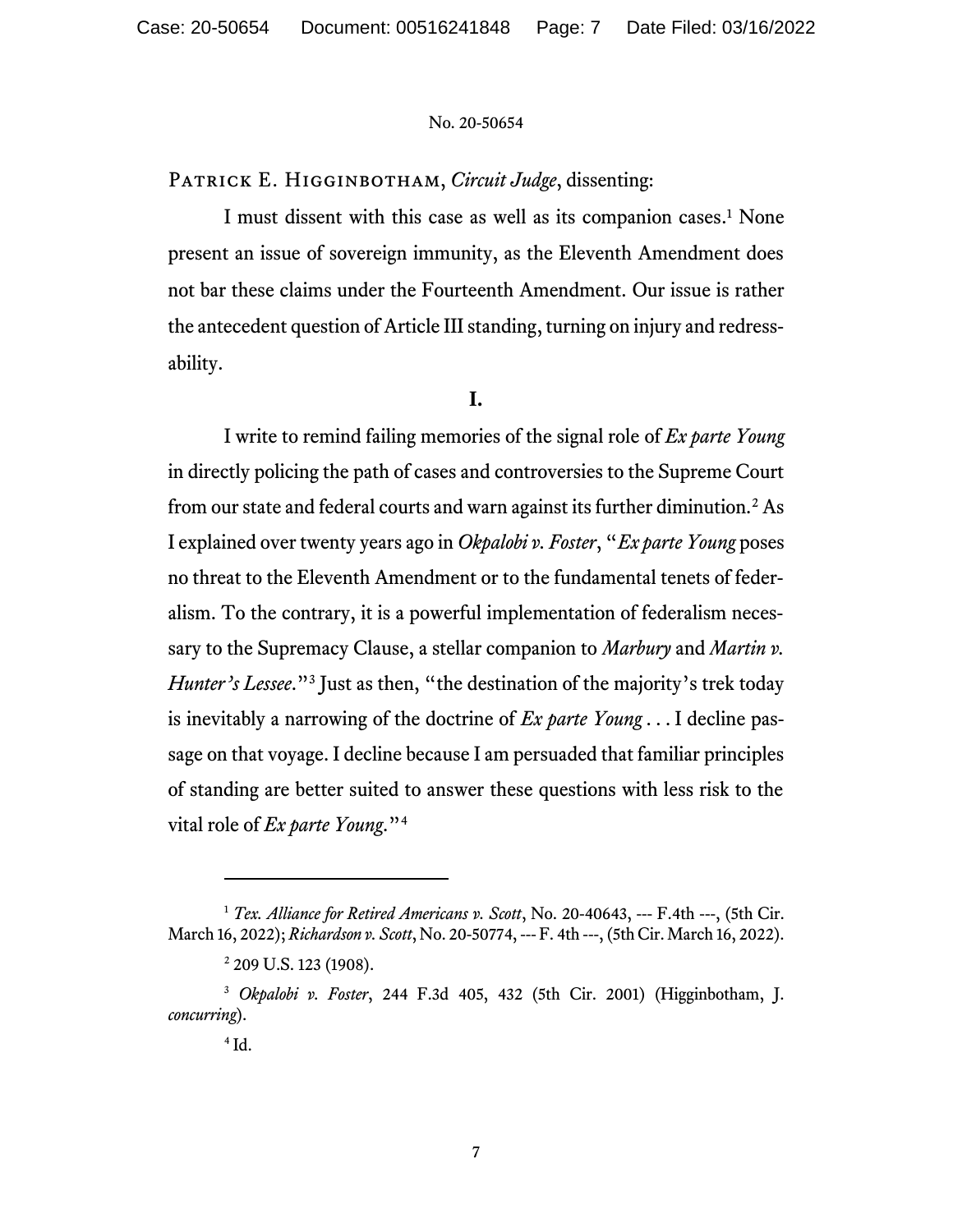The majority continues this Court's effort to shrink the role of *Ex parte Young*, by overly narrow readings of the state officer's duty to enforce Texas's election laws. Unlike in *Okpalobi* "where the defendants had no enforcement connection with the challenged statute,"<sup>5</sup> the Texas Secretary of State is the "chief election officer of the state" and is directly instructed by statute to "obtain and maintain uniformity in the application, operation, and interpretation of this code and of the election laws outside this code."<sup>6</sup> Moreover, the Secretary is charged to "take appropriate action to protect the voting rights of the citizens of this state from abuse by the authorities administering the state's electoral processes" and "to correct offending conduct."<sup>7</sup> Although recent decisions by this Court have split hairs regarding the level of enforcement authority required to satisfy *Ex parte Young*, 8 the Secretary is charged to interpret both the Texas Election Code and the election laws outside the Code, including federal law, to gain uniformity, tasks it is clearly bound to do. <sup>9</sup> The allegation in these cases is that the Secretary is failing in that duty. This charge should satisfy our *Ex parte Young* inquiry.

<sup>5</sup> *OCA-Greater Houston v. Texas*, 867 F.3d 604, 613 (5th Cir. 2017).

<sup>6</sup> Tex. Elec. Code § 31.001(a) and Tex. Elec. Code § 31.003.

 $7$  Tex. Elec. Code § 31.005(a), (b).

<sup>8</sup> *Compare Mi Familia Vota v. Abbott,* 977 F.3d 461 (5th Cir. 2020); *City of Austin v. Paxton*, 943 F.3d 993, 1002 (5th Cir. 2019); *Morris v. Livingston*, 739 F.3d 740, 746 (5th Cir. 2014) *with Texas Democratic Party v. Abbott*, 978 F.3d 168 (5th Cir. 2020); *Texas Democratic Party v. Abbott*, 961 F.3d 389, 401 (5th Cir. 2020); *Fusilier v. Landry,* 963 F.3d 447, 455 (5th Cir. 2020); *OCA-Greater Houston*, 867 F.3d at 613–14.

<sup>9</sup> *See Texas Democratic Party*, 961 F.3d at 401; *City of Austin*, 943 F.3d at 1002.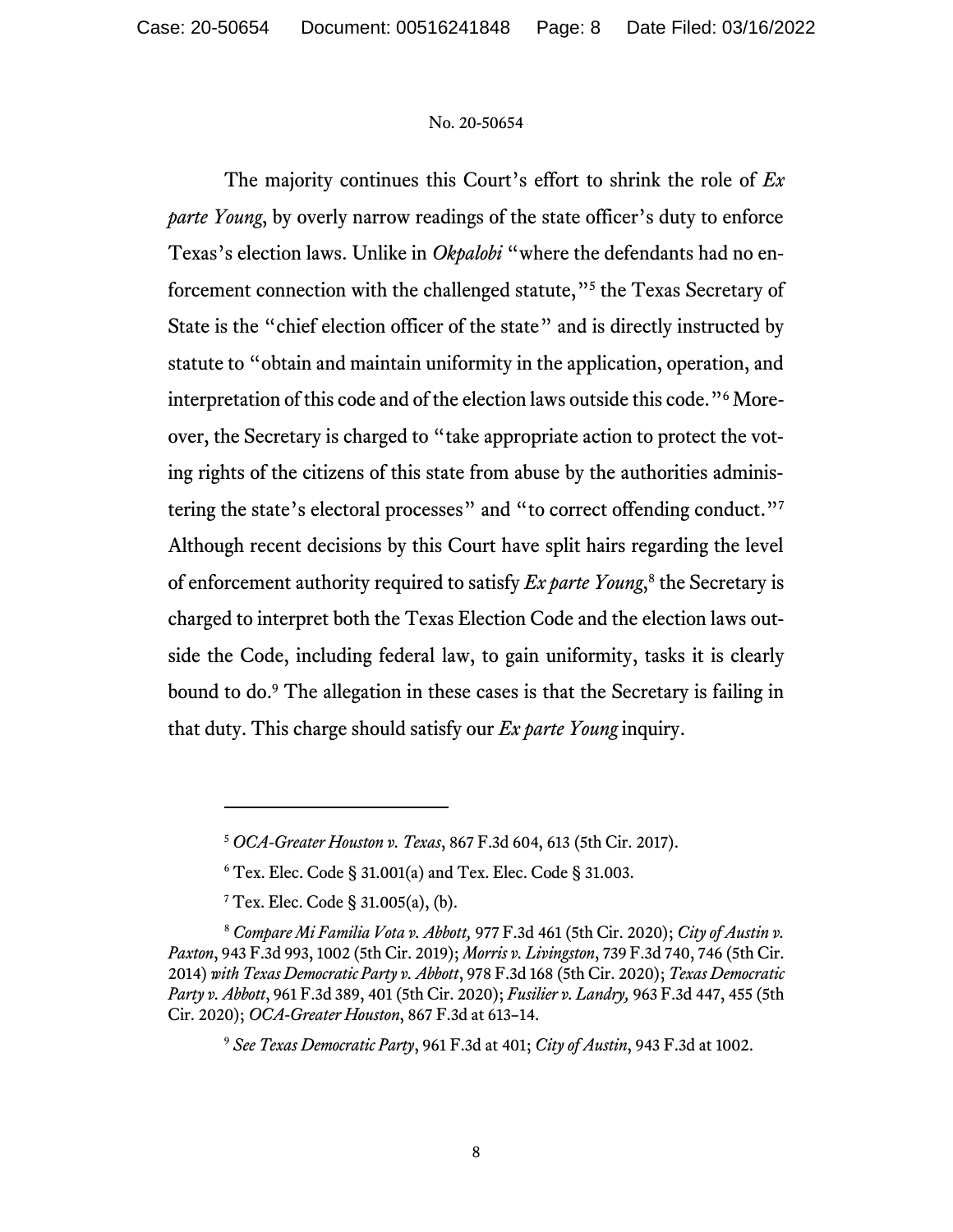## **II.**

None other than the inimitable Charles Alan Wright saw *Ex parte Young* as "indispensable to the establishment of constitutional government and the rule of law."<sup>10</sup> Professor Wright's views, drawn as they were from a lifetime of disciplined study stand on their own, gaining their strength from years of recording judicial performance and the currency of our system by the teachings of the Constitutional Convention and the acts of our first Congress. This is the wisdom of a scholar and practitioner, here grounded by the reality that *Ex parte Young* brings the axis necessary for the courts to harness the power vested in them by the Constitutional Convention of 1787—the direction of the flow to the Supreme Court of challenges to the validity of state action, a function essential to the splitting of the atom of sovereignty in a sovereign nation of sovereign states in a young republic and today.

The three-judge district courts, with direct appeal to the Supreme Court, were quickly established as a needed counter to the reach of *Ex parte Young*. <sup>11</sup> And with this concern faded by the creation of three-judge district courts, there came a list of seminal decisions protecting civil liberties, long and distinguished.<sup>12</sup> Recall that it was a three-judge district court, with its

<sup>10</sup> Charles Alan Wright & Mary Kay Kane, *Law of Federal Courts* 14 (6th ed. 2002).

<sup>11</sup> 36 Stat. 557; Michael E. Solimine, *The Strange Career of the Three-Judge District Court: Federalism and Civil Rights, 1956–76*, 72 CASE W. RES. L. REV. \_\_, \*4–5 (forthcoming); Barry Friedman, *The Story of* Ex parte Young*, in* Federal Courts STORIES 269-71 (Vicki C. Jackson and Judith Resnick ed., 2010).

<sup>&</sup>lt;sup>12</sup> See e.g., Pierce v. Soc'y of the Sisters of the Holy Names of Jesus & Mary, 268 U.S. 510 (1925), aff'g Pierce v. Soc'y of the Sisters of the Holy Names of Jesus & Mary 296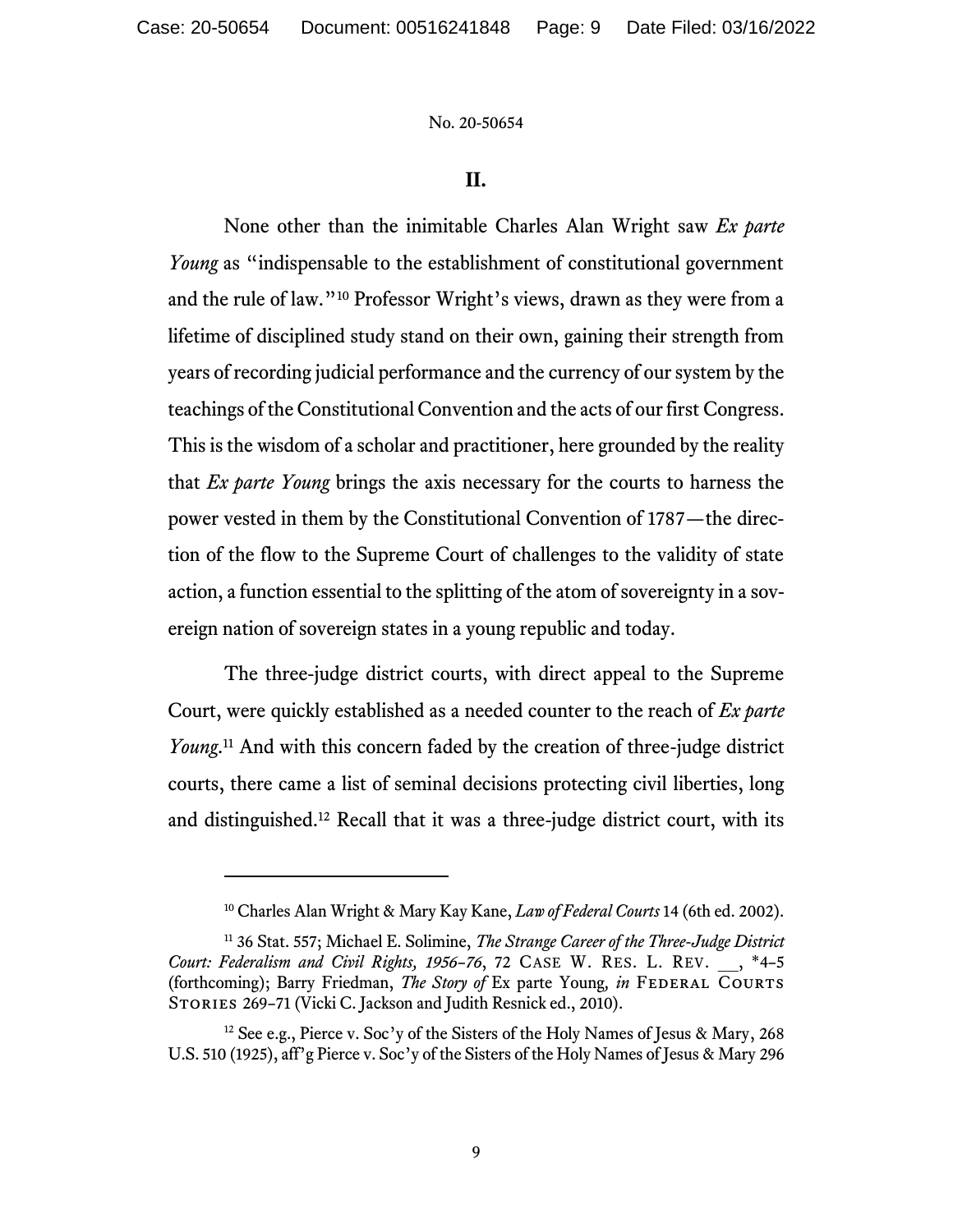injunctive power, that brought *Brown v. Board of Education* to the federal courts, sustaining the integration of public schools.<sup>13</sup>

### **III.**

Another strand of history completes the relevant frame for this statefederal tension. While the need for a Supreme Court was never an issue for the delegates at the Constitutional Convention, as its absence was a driving force for its convening, whether to create a tier of lower courts divided the delegates. The cornerstone Madisonian Compromise resolved the impasse—authorizing Congress to create the lower federal courts. And it did, over resistance born of a concern of potential federal court intrusion into state affairs, the work of its judiciary. That lingering concern of the Convention led the first Congress to enact the Anti-Injunction Act: providing that "a writ of injunction [shall not] be granted to stay proceedings in any court of a state," assuring direct review of state courts by the Supreme Court.<sup>14</sup> An exception clause later added: "except as expressly authorized by Act of Congress, or where necessary in aid of its jurisdiction, or to protect or effectuate

F. 928 (D. Ore. 1924); W. Virginia State Bd. of Educ. v. Barnette, 319 U.S. 624 (1943), aff'g Barnette v. W. Virginia State Bd. of Educ., 47 F. Supp. 251, 252 (S.D.W. Va. 1942); Baker v. Carr, 369 U.S. 186 (1962), rev'g Baker v. Carr, 179 F. Supp. 824 (M.D. Tenn. 1959); Younger v. Harris, 401 U.S. 37 (1971), rev'g Harris v. Younger, 281 F. Supp. 507, 508 (C.D. Cal. 1968); San Antonio Indep. Sch. Dist. v. Rodriguez, 411 U.S. 1 (1973), rev'g Rodriguez v. San Antonio Indep. Sch. Dist., 337 F. Supp. 280, 281 (W.D. Tex. 1971); Roe v. Wade, 410 U.S. 113 (1973), aff'g Roe v. Wade, 314 F. Supp. 1217, 1219 (N.D. Tex. 1970).

<sup>13</sup> 347 U.S. 483 (1954); Brown v. Bd. of Ed. of Topeka, Shawnee Cty., Kan., 98 F. Supp. 797 (D. Kan. 1951), rev'd sub nom. Brown v. Bd. of Educ. of Topeka, Kan., 349 U.S. 294 (1955). See also Briggs v. Elliot, 98 F. Supp. 529 (E.D.S.C. 1951) and Davis v. County School Bd., 103 F. Supp. 337 (E.D. Va. 1952).

 $14$  1 Stat. 334 § 5 (1793).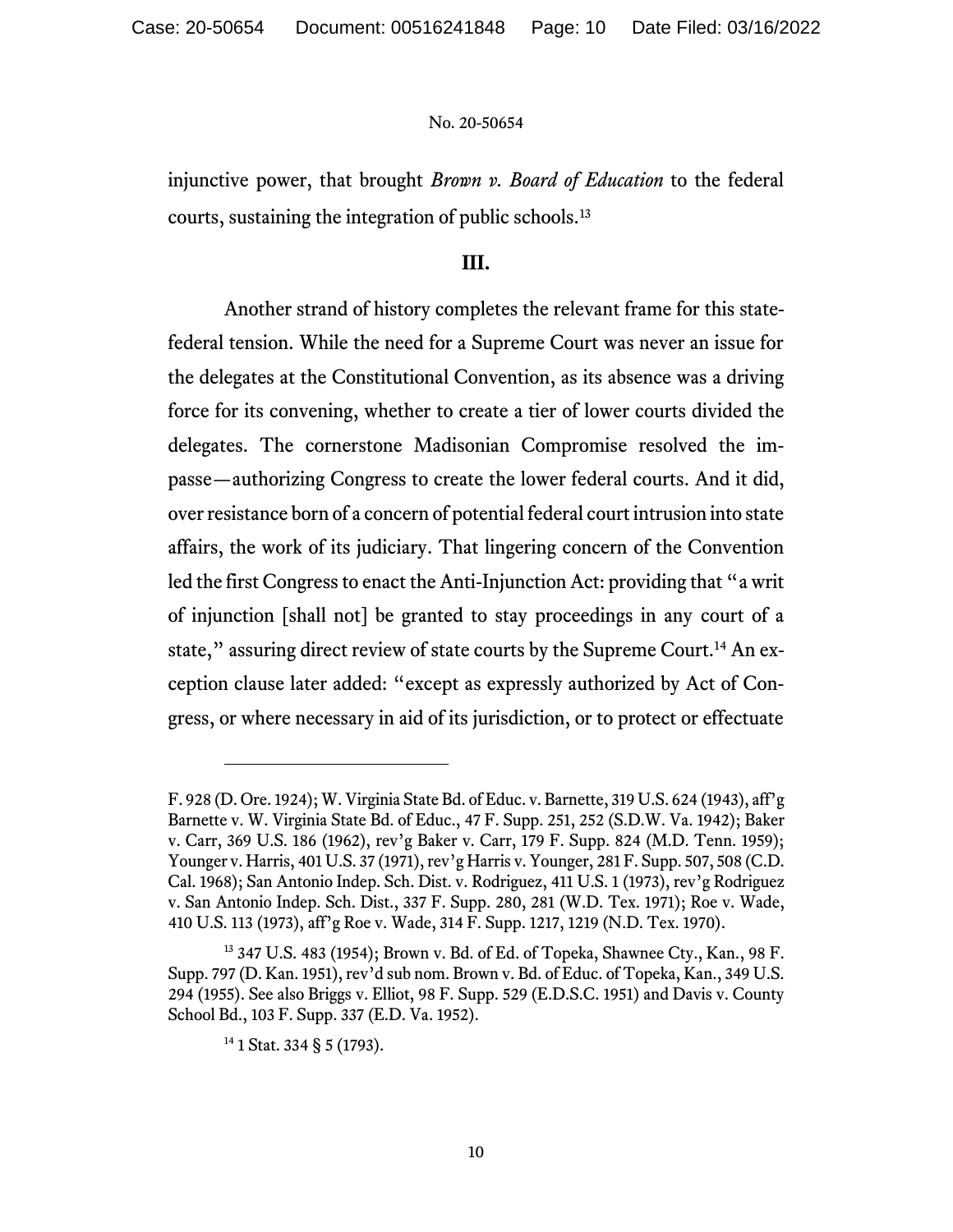its judgments."<sup>15</sup> And there it rested, through the Civil War with its attending Constitutional amendments.

With the turn of the century, we entered the *Lochner* period, characterized by federal injunctions blocking state efforts to address social issues in the rising industrial world.<sup>16</sup> It is significant that from Reconstruction to the *Lochner* era, lawyers seldom reached for § 1983 given its inclusion of the language of the Privileges and Immunities Clause, language neutered in the *Slaughterhouse* cases.<sup>17</sup> In more recent times, § 1983 came to be a major pathway to the lower federal courts, prompting challenges to its injunctive power as violating the Anti-Injunction Act. The Supreme Court's response sheds light on the wielding and melding of federal injunctions and our federalism.

From these threads of history, the Supreme Court in *Mitchum v. Foster* laid bare the subtle relationship of the Anti-Injunction Act, § 1983, and *Ex parte Young*. The Court saw the then sixty-four-year-old *Ex parte Young* as a critical valve to direct the flow of cases from the state courts to the Supreme Court.<sup>18</sup> Justice Stewart explained that "Section 1983 was thus a product of a vast transformation from the concepts of federalism that had prevailed in the late 18th century when the anti-injunction statute was enacted."<sup>19</sup> Congress was "concerned that state instrumentalities could not protect those

<sup>15</sup> 28 U.S.C.A. § 2283 (West).

<sup>16</sup> *Lochner v. New York*, 198 U.S. 45 (1905).

<sup>17</sup> 83 U.S. 36 (1872).

<sup>18</sup> *Mitchum v. Foster*, 407 U.S. 225, 242 (1972).

<sup>19</sup> *Id.*; 42. U.S.C. § 1983.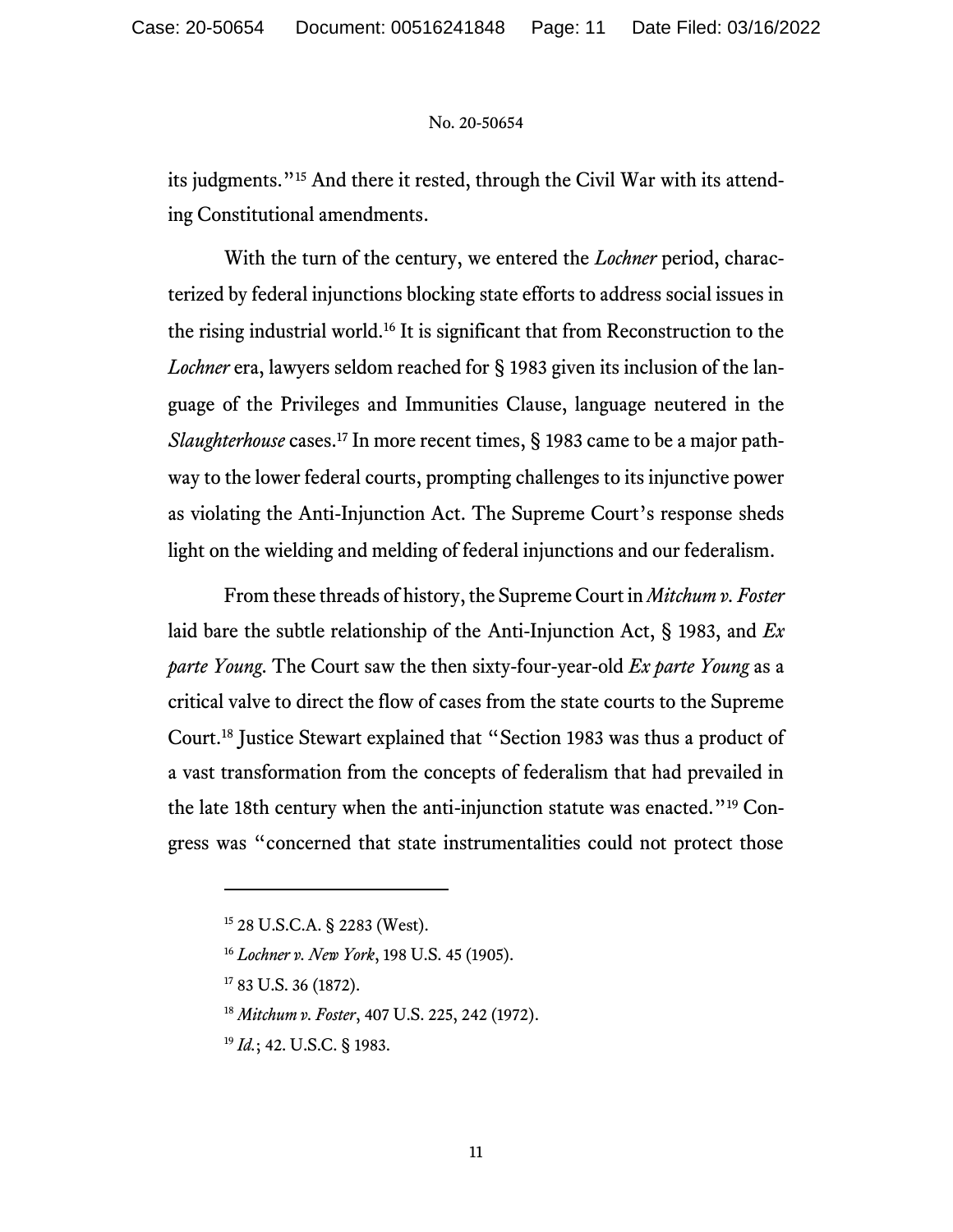rights; it realized that state officers might, in fact, be antipathetic to the vindication of those rights; and it believed that these failings extended to the state courts."<sup>20</sup> He continued:

The very purpose of § 1983 was to interpose the federal courts between the States and the people, as guardians of the people's federal rights—to protect the people from unconstitutional action under color of state law, "whether that action be executive, legislative, or judicial."<sup>21</sup>

*Mitchum v. Foster* is itself a contemporary example of the on-going allocation of the flow of cases to the Supreme Court from the state courts and the Congressionally created lower federal courts, as well as the role of *Ex parte Young*  in that cast.

In sum, *Ex parte Young*, birthed as a tool of the *Lochner* period, proved its effectiveness in sustaining challenges to state efforts to protect workers. *Mitchum v. Foster* presents as a parallel—protecting civil rights—giving to civil rights claimants a § 1983 with the power of the injunction, albeit not always a path around the Eleventh Amendment.

# **IV.**

Here however, as it was in *Okpalobi*, the threshold question is standing, the Article III door to the federal courthouse, which the majority stepped past. Standing doctrine was a product of the shift to the public law model. With its focus upon injury and redressability, it rejected an ombudsman role for the federal courts. Here, as all three of our cases bring claims of

<sup>20</sup> *Mitchum*, 407 U.S. at 242.

<sup>21</sup> *Id.* (quoting *Ex parte Commonwealth of Virginia*, 100 U.S. 339, 346 (1879)).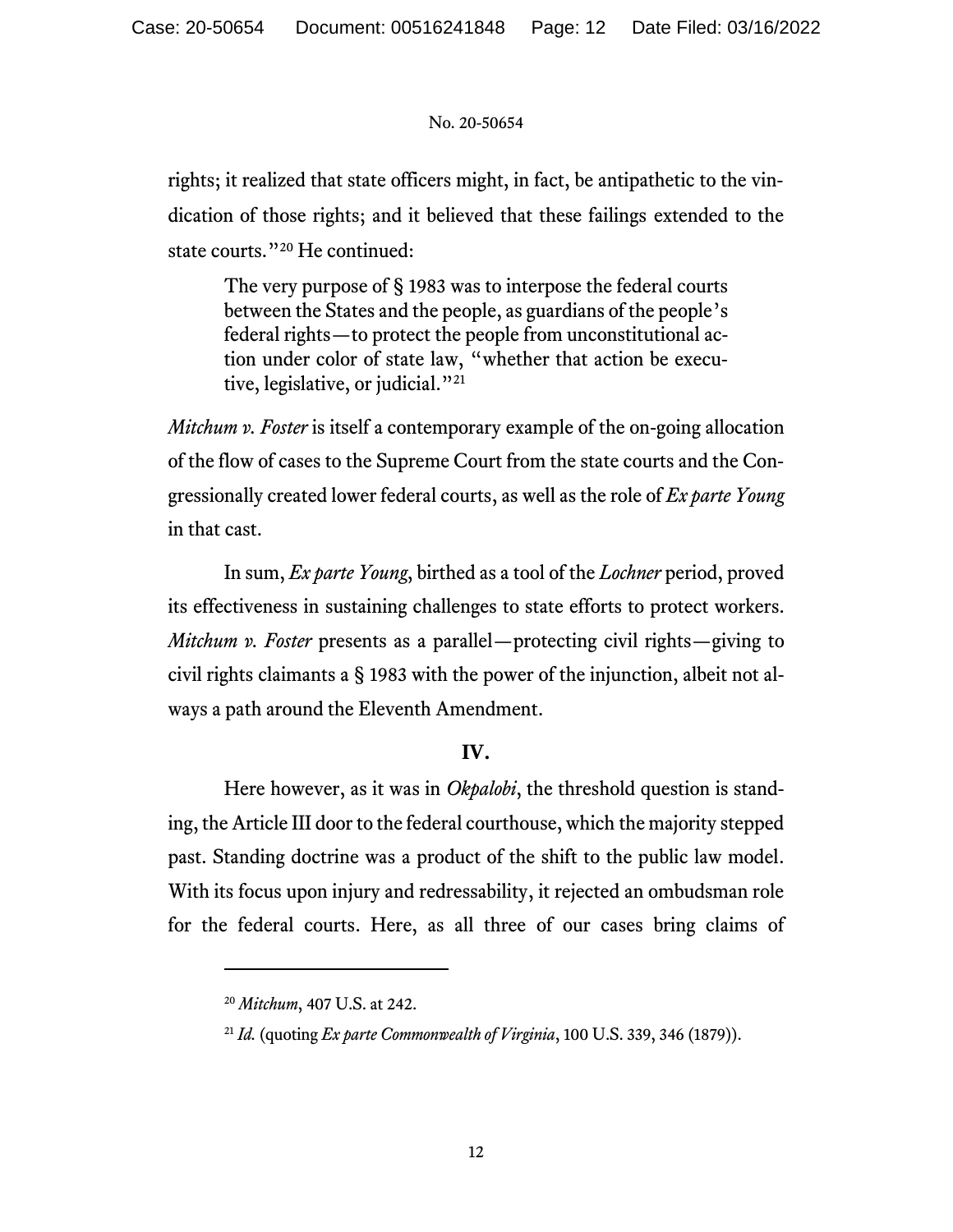constitutional violation under § 1983, there is no immunity issue, no necessary role for *Ex parte Young*.<sup>22</sup> As the state has no immunity from enforcement of the Fourteenth Amendment here,<sup>23</sup> the remaining inquiry is standing itself a constitutional demand of injury and redressability.<sup>24</sup>

Under a proper Article III analysis, these suits have a redressable injury because the Secretary is directed by the election laws of Texas to interpret and conform the election code to other election laws (as federal law is state law). Power to interpret to gain uniformity with state and federal law is power to enforce.<sup>25</sup> And "our precedent suggests that the Secretary of State bears a sufficient connection to the enforcement of the Texas Election Code . . . to support standing."<sup>26</sup> Again, the claim is that the Secretary failed to discharge that duty or has done so in an unconstitutional manner. These claims can proceed if there is standing with its requirement of injury and redressability.

In sum, I am persuaded that these cases ought not fail on standing or sovereign immunity grounds. Rather, we should have fully considered the

 $22$  These three cases also present claims under the Voting Rights Act and the Americans with Disabilities Acts, where Congress has specifically abrogated state sovereign immunity. *See e.g.*, *Tennessee v. Lane*, 541 U.S. 509, 534 (2004); *Fusilier*, 963 F.3d at 455; *OCA-Greater Houston*, 867 F.3d at 614.

<sup>23</sup> *Reynolds v. Sims,* 377 U.S. 533, 537 (1964); *Fitzpatrick v. Bitzer*, 427 U.S. 445, 454 (1976).

<sup>24</sup> E.g., Lujan v. Defs. of Wildlife, 504 U.S. 555, 560 (1992).

<sup>25</sup> Tex. Elec. Code § 31.001(a) and Tex. Elec. Code § 31.003. *See Testa v. Katt*, 330 U.S. 236 (1947).

<sup>26</sup> *Texas Democratic Party*, 961 F.3d at 401 (citing *OCA-Greater Hous.*, 867 F.3d at 613).